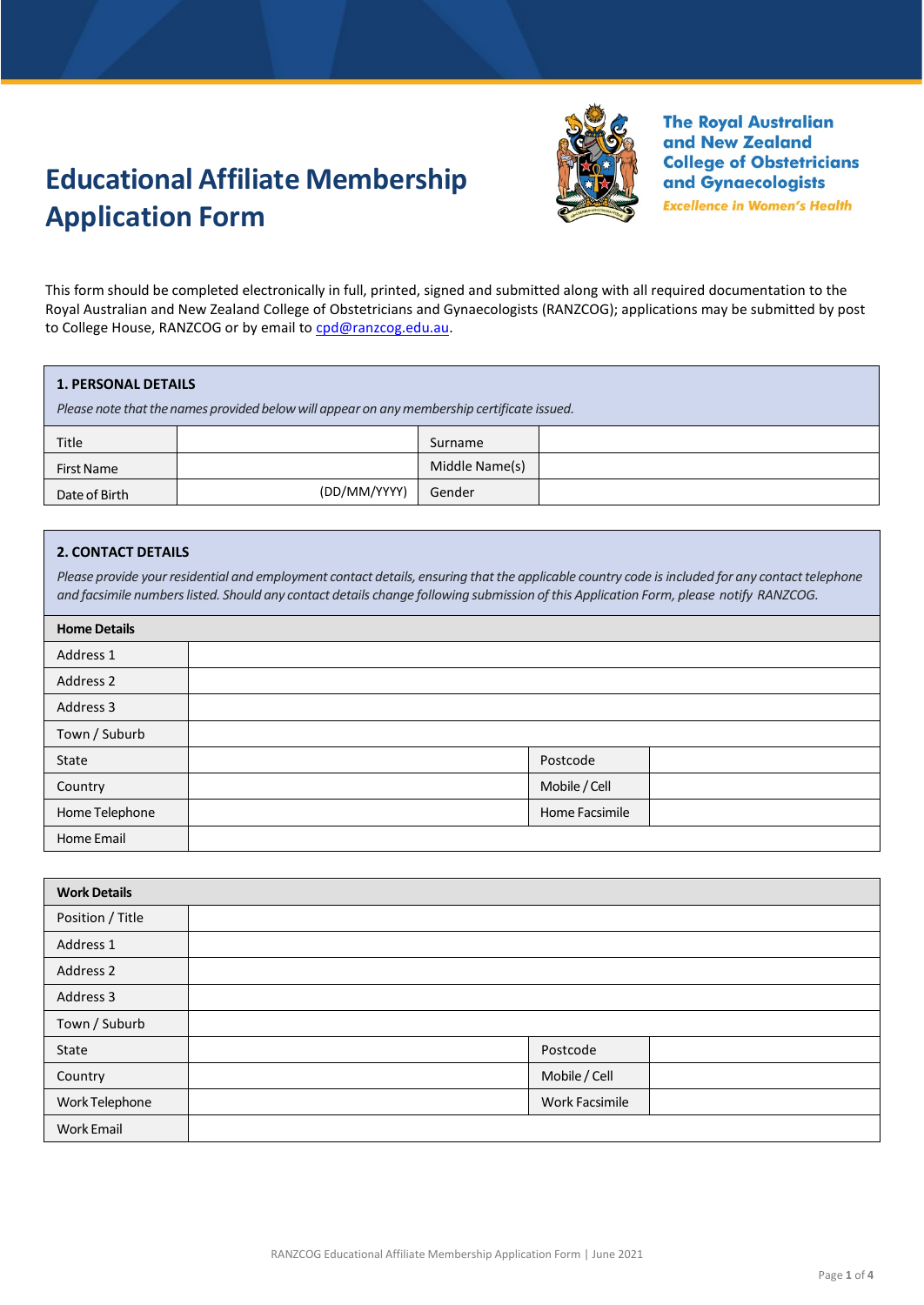| Postal Details (if different from above) |  |          |  |
|------------------------------------------|--|----------|--|
| Address 1                                |  |          |  |
| Address 2                                |  |          |  |
| Address 3                                |  |          |  |
| Town / Suburb                            |  |          |  |
| State                                    |  | Postcode |  |
| Country                                  |  |          |  |

#### **3. COMMUNICATION**

| Please indicate your preferred postal address and email address to receive communication from RANZCOG |              |              |                |
|-------------------------------------------------------------------------------------------------------|--------------|--------------|----------------|
| Preferred address for correspondence and mailings                                                     | Home Address | Work Address | Postal Address |
| Preferred email for correspondence                                                                    | Home Email   | Work Email   |                |

## **4. QUALIFICATIONS**

To be eligible to apply for Educational Affiliate membership of RANZCOG, applicants must be a registered medical practitioners working as a *specialist in obstetrics and gynaecology (O&G); please provide details below of medical/specialist qualifications.*

| Qualification | <b>Conferring Institution</b> | Country | <b>Year Conferred</b> |
|---------------|-------------------------------|---------|-----------------------|
|               |                               |         |                       |
|               |                               |         |                       |
|               |                               |         |                       |
|               |                               |         |                       |

## **5. CURRENT POST / EMPLOYMENT**

Applicants seeking to be admitted as Educational Affiliate Members of RANZCOG must be a registered medical practitioner working as a *specialist in O&G; please provide details of current employment post(s).*

| <b>Position</b> (e.g. Consultant, GP, Specialist Registrar) | Name of Hospital / Unit / Surgery | <b>Date Appointed</b> |
|-------------------------------------------------------------|-----------------------------------|-----------------------|
|                                                             |                                   |                       |
|                                                             |                                   |                       |
|                                                             |                                   |                       |

## **6. QUALIFICATIONS**

*Applicants must be working as a specialist in O&G in Australia or New Zealand and must not be a RANZCOG Fellow or be eligible for membership of RANZCOG as an Associate Member; please confirm eligibility below.*

П I confirm that I am working as a specialist in O&G in Australia or New Zealand

П I confirm that I am not a RANZCOG Fellow

I confirm that I am not eligible for membership of RANZCOG as an Associate Member

**Note:** RANZCOG Regulation A1.4 and A1.5 outline the eligibility for membership as an Associate Member and Educational Affiliate respectively. Please ensure that you have read these regulations before submitting an application for membership as an Educational Affiliate.

| <b>7. SUPPORTING DOCUMENTATION</b>                                                                                                             |                                                                                 |  |                                                                                                                                                          |  |
|------------------------------------------------------------------------------------------------------------------------------------------------|---------------------------------------------------------------------------------|--|----------------------------------------------------------------------------------------------------------------------------------------------------------|--|
| Please review the below list of documents to be provided in support of this application and confirm that this documentation is being provided. |                                                                                 |  |                                                                                                                                                          |  |
|                                                                                                                                                | Certified copy of primary medical qualification<br>and any qualification in O&G |  | Confirmation of employment letter from current employer,<br>issued on official institutional letterhead and dated within one<br>(1) month of application |  |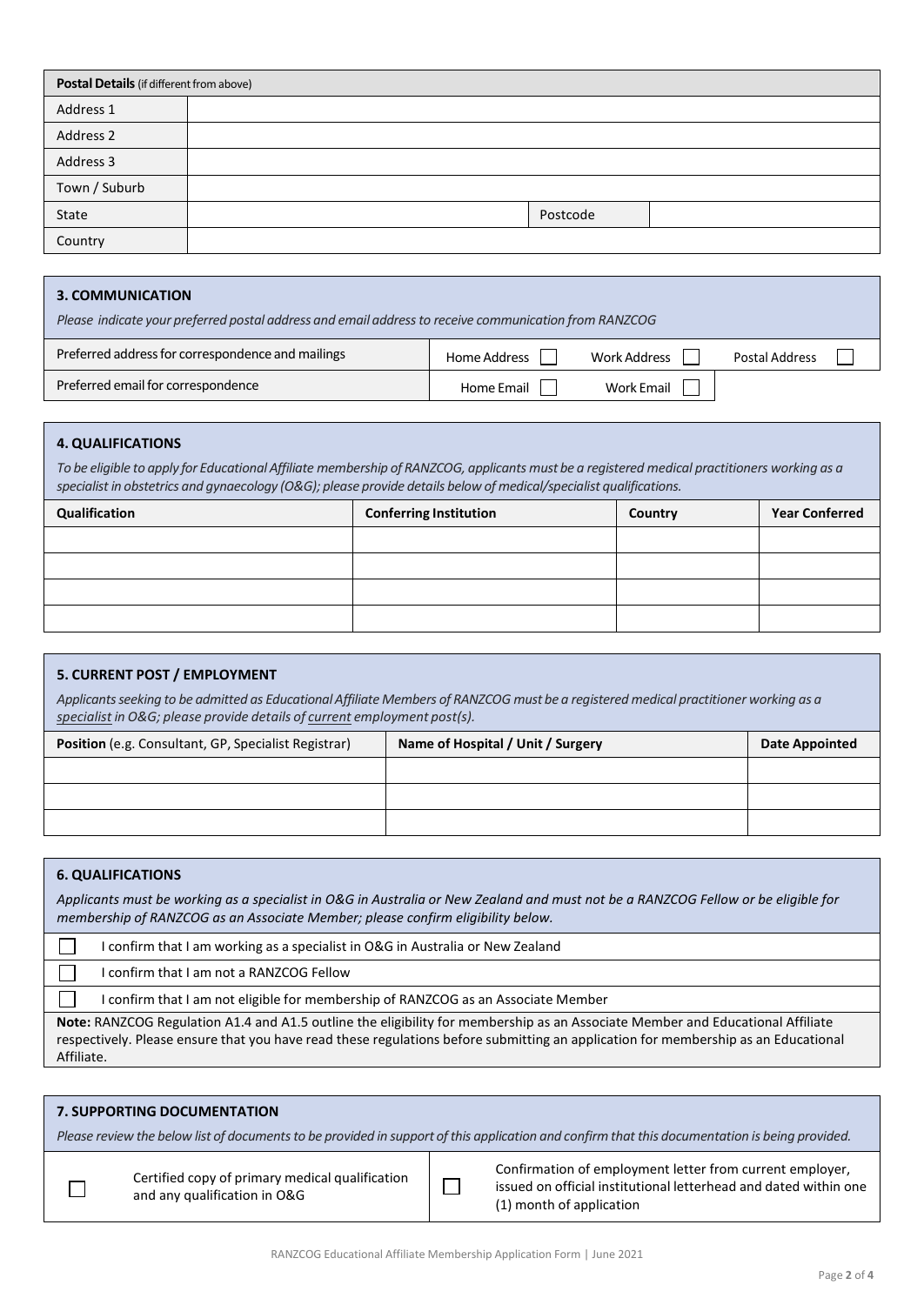|  | Certified copy of current medical registratic |  |
|--|-----------------------------------------------|--|
|--|-----------------------------------------------|--|

## **8. REFEREE DETAILS**

Please provide details of two Referees, referees must be current Fellows of RANZCOG and have agreed in support of this application. *RANZCOG may decide to contact these individualsfor a personalreference.*

| <b>Referee #1 Details</b> |  |                |  |
|---------------------------|--|----------------|--|
| Title                     |  | Surname        |  |
| First Name                |  | Middle Name(s) |  |
| Preferred Telephone       |  |                |  |
| <b>Preferred Email</b>    |  |                |  |

| <b>Referee #2 Details</b> |  |                |  |  |
|---------------------------|--|----------------|--|--|
| <b>Title</b>              |  | Surname        |  |  |
| First Name                |  | Middle Name(s) |  |  |
| Preferred Telephone       |  |                |  |  |
| <b>Preferred Email</b>    |  |                |  |  |

#### **9. APPLICATION FEE**

An application fee is payable at the time of application. Membership applications will not be progressed until the application fee is paid to *RANZCOG.*

| Card Type          | MasterCard<br>Visa  |           |  |
|--------------------|---------------------|-----------|--|
| Cardholders Name   |                     |           |  |
| Card Expiry        | (MM/YY)             |           |  |
| Card Number        |                     |           |  |
| <b>Amount Paid</b> | AUD \$358/NZD \$404 | Signature |  |

#### **10. MEMBERSHIP ANNUAL SUBSCRIPTION FEE**

An invoice for payment of the Educational Affiliate annual subscription fee will be issued upon approval of this application and notification of *admittance to membership of RANZCOG. Please note that, in accordance with its Constitution, RANZCOG has the absolute right to refuse to admit to membership any person without giving any reason for that decision.*

*Please select one of the options below.* 

| Option 1. Annual Subscription Fee with CPD                                                                                                                                         | <b>Option 2. Annual Subscription Fee without CPD</b>                                                                        |
|------------------------------------------------------------------------------------------------------------------------------------------------------------------------------------|-----------------------------------------------------------------------------------------------------------------------------|
| I confirm I wish to enrol in the RANZCOG CPD Program and<br>acknowledge that the current annual subscription fee with CPD for<br>an Educational Affiliate is AUD \$1034/NZD \$1080 | acknowledge that the current annual subscription fee without<br>CPD for an Educational Affiliate is AUD \$358/NZD \$404     |
| I agree to pay the applicable annual subscription fee for<br>Educational Affiliate, as determined by the RANZCOG Board                                                             | agree to pay the applicable annual subscription fee for<br>Educational Affiliate, as determined by the RANZCOG Board $\Box$ |

#### **12. VERIFICATION OF QUALIFICATIONS AND RELEASE INFORMATION**

*When assessing applications for College membership, it may be necessary in some instances for RANZCOG to seek verification of an applicant's primary and/ or specialist medical qualifications through a third party, notably the Education Commission for Foreign Medical Graduates (ECFMG), or to seek information or make enquiries in relation to professional registration or conduct. Where there is a charge to the College for obtaining such information, the applicant will be asked to pay that fee in addition to the standard application fee. Membership applications will not be progressed until the outstanding fee is paid to RANZCOG.*